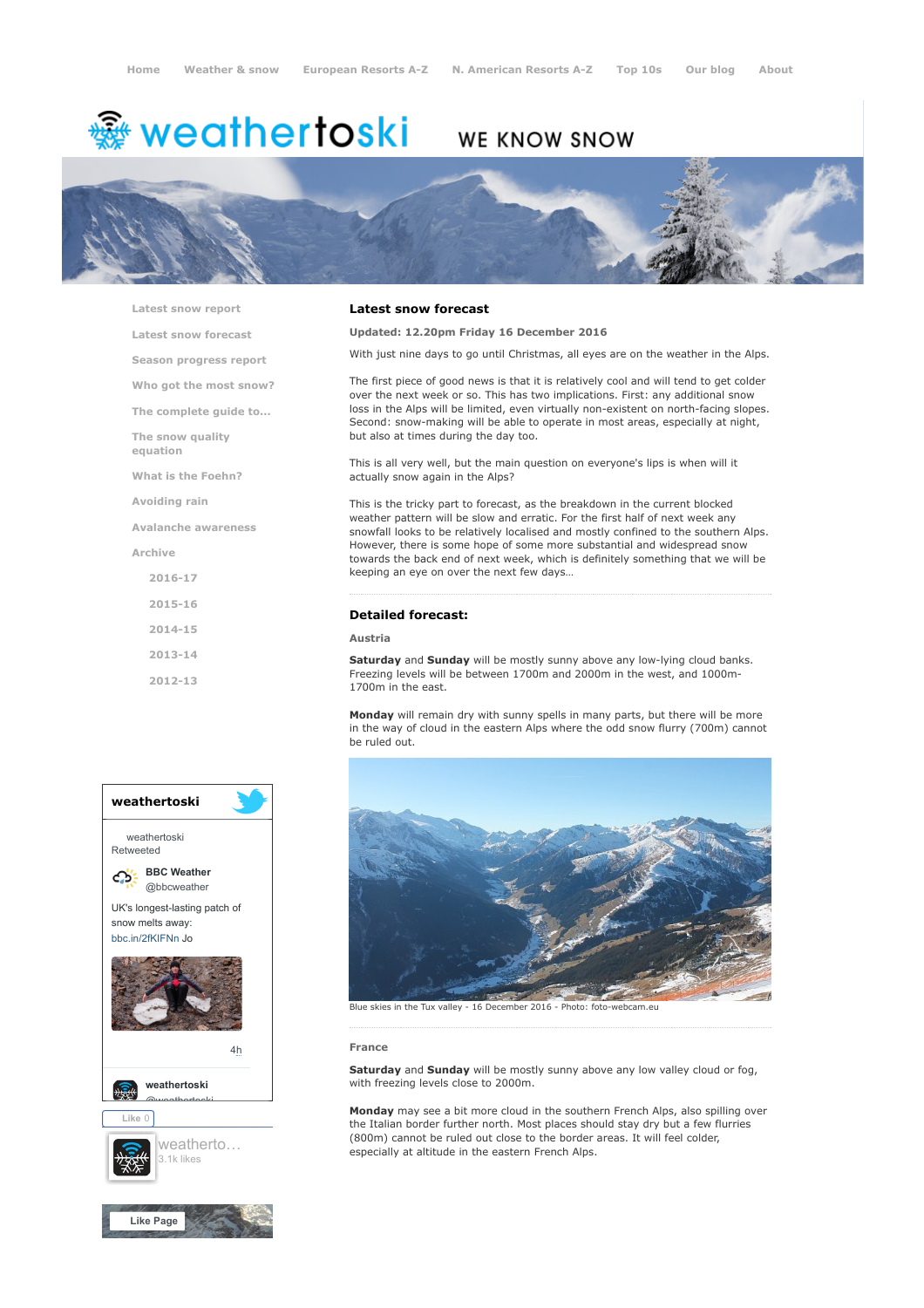Follow me on: **Lwitt** 

Tweet this page



[Tweet](https://twitter.com/intent/tweet?original_referer=https%3A%2F%2Fwww.weathertoski.co.uk%2Fweather-snow%2Farchive%2Fsnow-forecast-16-12-2016%2F&ref_src=twsrc%5Etfw&text=Weather%20to%20ski%20-%20Snow%20forecast%20-%2016%20December%202016&tw_p=tweetbutton&url=https%3A%2F%2Fwww.weathertoski.co.uk%2Fweather-snow%2Farchive%2Fsnow-forecast-16-12-2016%2F)





### Contact us...

Got a burning question about weather or snow conditions in the Alps? [Contact us](https://www.weathertoski.co.uk/about-1/contact-us/) and we'll do our best to answer it...

#### E: [info@weathertoski.co.uk](mailto:fraser@weathertoski.co.uk)

T: +44 (0)20 3151 3154



Blue skies and limited natural snow cover in Orcières - 16 December 2016 - Photo: orcieres

#### Italy

Saturday and Sunday will be mostly sunny with freezing levels between 1500m and 2000m.

Monday will also be mostly dry but there will be more in the way of cloud around later in the day, with a few mostly light flurries (1000m) here and there.



Another lovely day in Sestriere, but it will be cloudier at times next week - 16 December 2016 Photo: vialattea.it

### Switzerland

Saturday and Sunday will be mostly sunny above any low valley cloud or fog, with freezing levels close to 2000m.

Monday should also stay mostly fine though a few more clouds may appear close to the Italian border later in the day. It will feel a bit colder, especially at altitude.



Glorious weather in Laax - 16 December 2016 - Photo: laax.com

#### Outlook:

There is still lots of uncertainty as to how the weather in the Alps will pan out next week. However, it seems likely that many southern parts, at least, will see some snow to relatively low altitudes.

There is also hope that other parts of the Alps may get a look in before Christmas, even if this is still rather speculative.